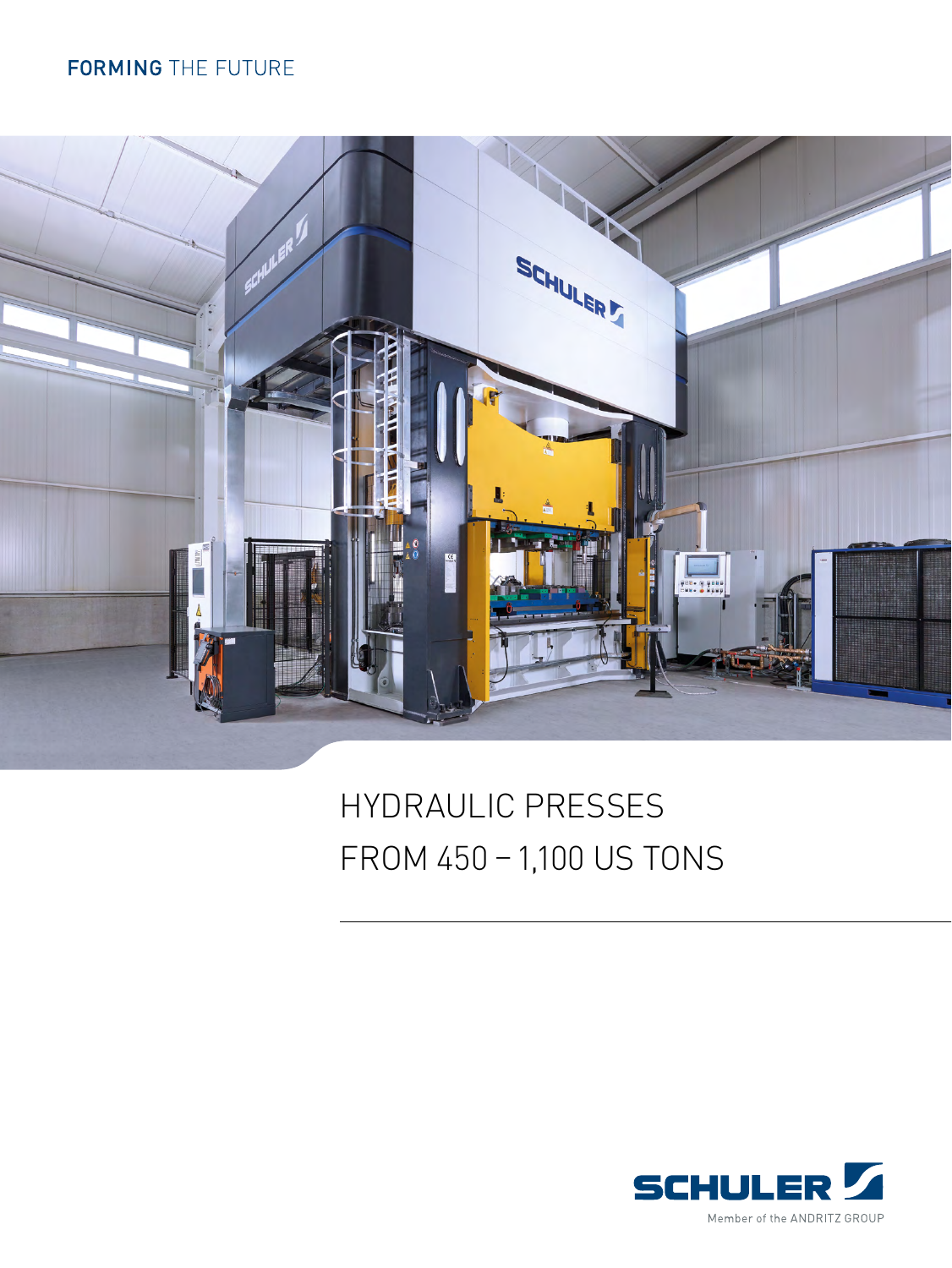### AN ATTRACTIVE OFFER. COMPACT, ROBUST, VERSATILE.

Schuler made-to-measure. With this series of hydraulic drawing and stamping presses, Schuler is expanding its range with hydraulic presses in the press force range from 450 to 1,100 US tons. Now there is a press concept available that is tailor-made for the requirements of small and medium enterprises as well. As a result, Schuler is satisfying all the requirements of the market in this price-sensitive press force range, with a comprehensively winning concept.

These presses are designed to achieve a favorable price/performance ratio. They cover a universal range of application, and can be expanded for automatic production systems. High quality standards guarantee security of investment and ease of maintenance. Hydraulic drawing and stamping presses from Schuler combine maximum production flexibility with convenience in everyday operation. And last but not least, Schuler offers service quality that can be relied on anytime.



Hydraulic drawing and stamping press.

| SH1-400            | SH2-630      | SH2-800      | SH2-1000     |
|--------------------|--------------|--------------|--------------|
| 4,000              | 6,300        | 8,000        | 10,000       |
| 450                | 710          | 900          | 1,100        |
| 914                | 914          | 914          | 914          |
| 36"                | 36"          | 36"          | 36"          |
| 1,220              | 1,220        | 1,220        | 1,220        |
| 48"                | 48"          | 48"          | 48"          |
| 1,120              | 1,120        | 1,120        | 1,120        |
| 44"                | 44"          | 44"          | 44"          |
| Bed length [mm/in] |              |              |              |
| 2,000/79"          | upon request | upon request | upon request |
| upon request       | 2,500/98"    | 2,500/98"    | 2,500/98"    |
| upon request       | 3,000/118"   | 3,000/118"   | 3,000/118"   |
|                    |              |              |              |

#### MODEL OVERVIEW

Subject to technical modification.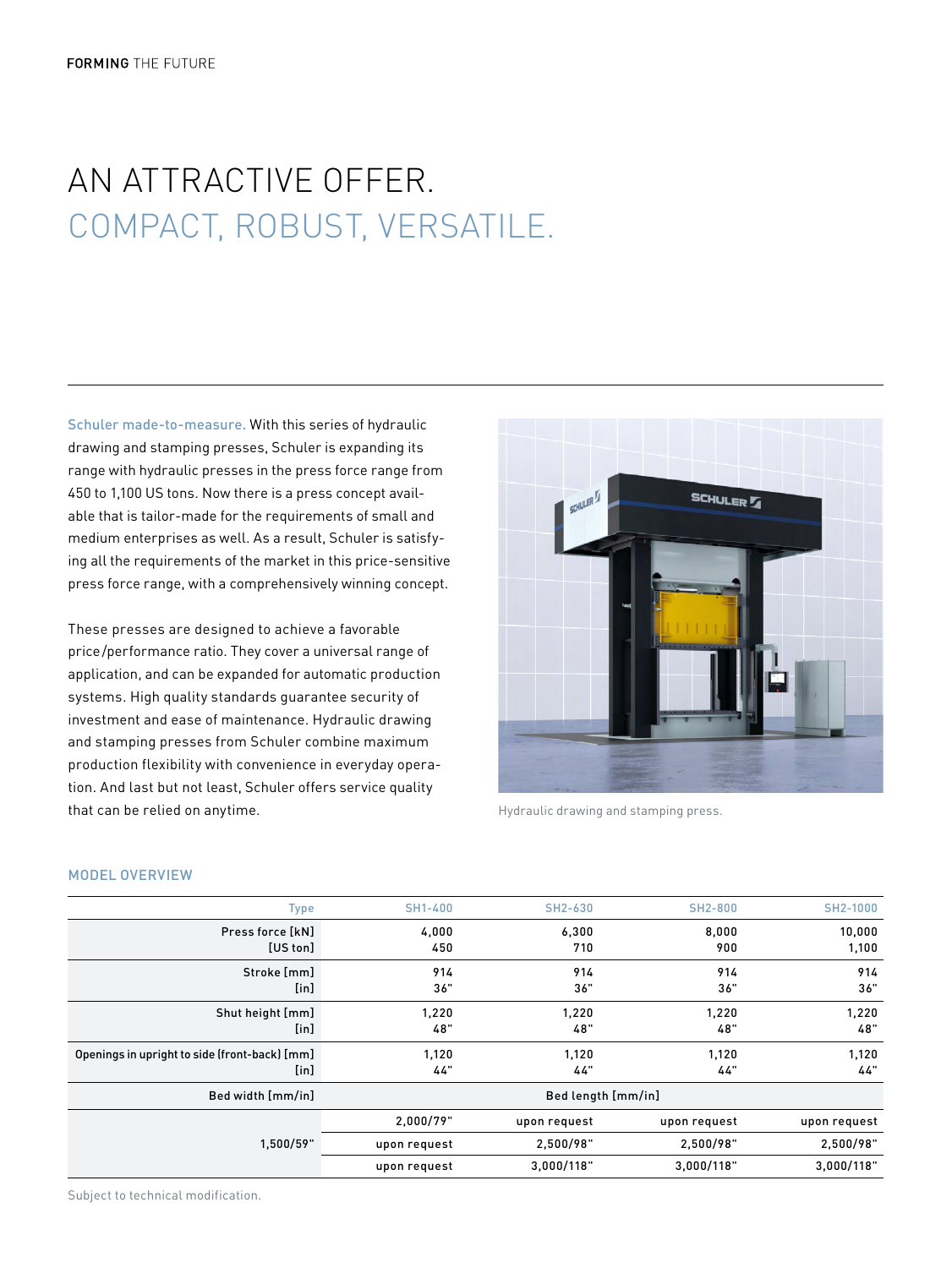## HIGH FLEXIBILITY AND VERSATILITY. THE ADVANTAGES OF THE HYDRAULIC PRESSES FOR THE US MARKET.

Schuler's hydraulic drawing and stamping presses can be operated manually or with automation. Combined with a coil feed line, destacker or robot automation, the presses can be expanded into system solutions.

Optionally equipped with a hydraulic bolster cushion, cutting impact damping or a die change system, hydraulic drawing and stamping presses meet all requirements for efficient production in the press shop.

#### Quickly available:

- Short delivery time because of a standardized modular system
- Rapid production start-up due to short installation and commissioning phase
- High planning security because of professional project management

#### Designed for the US market:

- Allen Bradley control
- Simple and user-friendly interface for easy operation
- Reliable and common use components in America

#### Know-how and hands-on experience.

The Schuler Forming Academy offers numerous training courses for presses and automation equipment around the world. www.schulergroup.com/forming\_academy

### SCHULER SERVICE – STATE-OF-THE-ART SERVICE FOR MORE PERFORMANCE

Schuler Service offers a tailored portfolio of services covering the entire life cycle of your equipment. Over 900 service employees worldwide provide expert support 24/7 in close cooperation with you– our partners. Our main priority is always to ensure the maximum productivity and safety of your production equipment in order to secure your company's continued success.





www.schulergroup.com/ service\_en